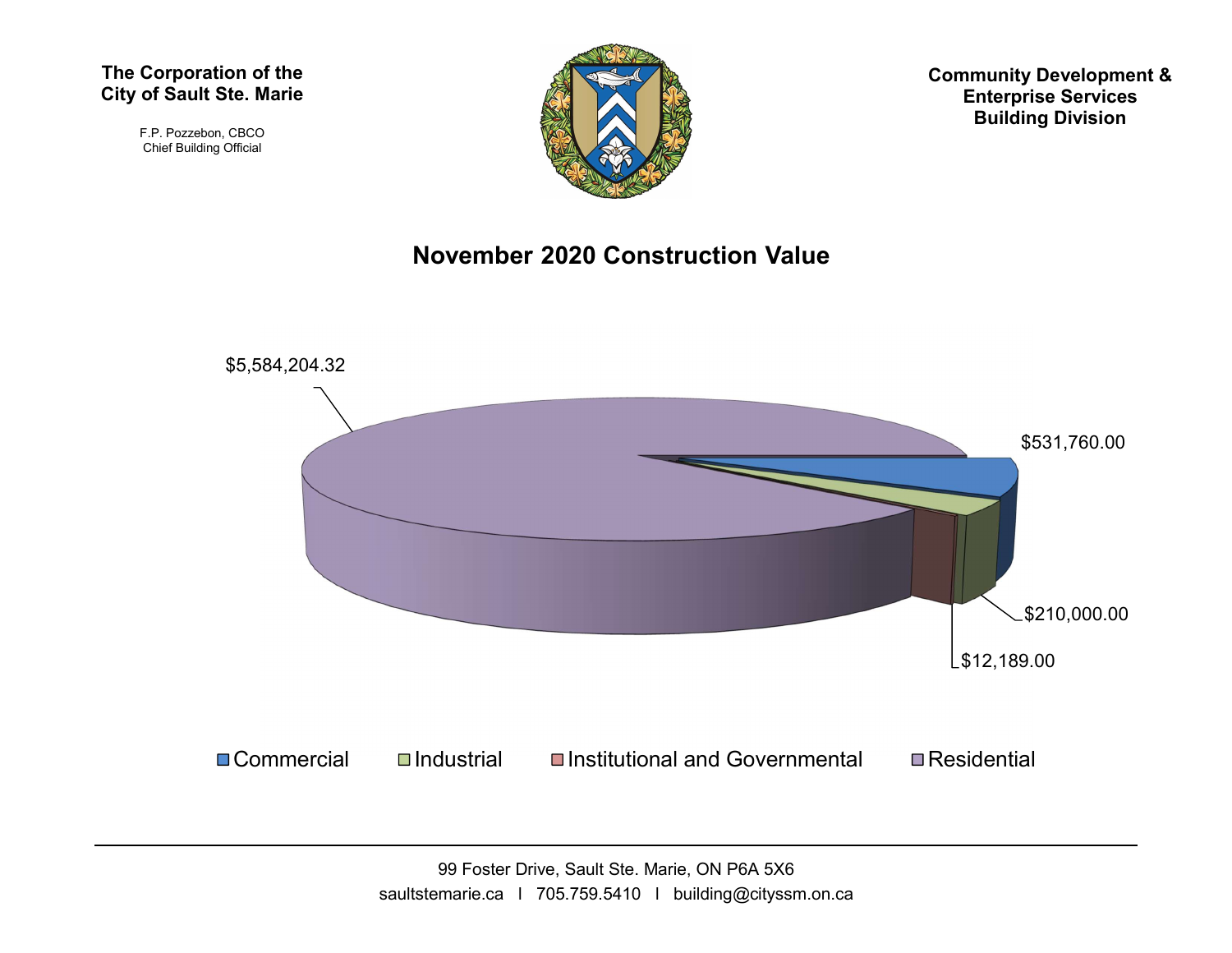

**Public Works and Engineering Services Building Division**

**Tel: (705) 759-5410 Fax: (705) 541-7165**

## **BUILDING PERMITS SUMMARY**

|                                                             |                                                              |                         |                      |                                                              | 2020/11/01 to 2020/11/30         |                      |                                  |                          |                      |
|-------------------------------------------------------------|--------------------------------------------------------------|-------------------------|----------------------|--------------------------------------------------------------|----------------------------------|----------------------|----------------------------------|--------------------------|----------------------|
|                                                             |                                                              | <b>New Construction</b> |                      |                                                              | <b>Alterations and Additions</b> |                      | <b>Total</b>                     |                          |                      |
| <b>Building Type</b>                                        | <b>Num</b><br>Num of<br>of<br><b>Permits</b><br><b>Units</b> |                         | <b>Value of Work</b> | <b>Num</b><br>Num of<br>of<br><b>Permits</b><br><b>Units</b> |                                  | <b>Value of Work</b> | <b>Num</b><br>of<br><b>Units</b> | Num of<br><b>Permits</b> | <b>Value of Work</b> |
| <b>Commercial</b>                                           |                                                              |                         |                      |                                                              |                                  |                      |                                  |                          |                      |
| Office building                                             | $\pmb{0}$                                                    | $\pmb{0}$               | \$0.00               | $\pmb{0}$                                                    | 3                                | \$134,760.00         | $\pmb{0}$                        | 3                        | \$134,760.00         |
| Restaurant                                                  | 0                                                            | 0                       | \$0.00               | 0                                                            | $\overline{2}$                   | \$297,000.00         | 0                                | $\overline{2}$           | \$297,000.00         |
| Retail complex                                              | 0                                                            | 0                       | \$0.00               | $\pmb{0}$                                                    | 1                                | \$100,000.00         | 0                                | $\mathbf{1}$             | \$100,000.00         |
| <b>Total:</b>                                               | $\mathbf 0$                                                  | 0                       | \$0.00               | $\mathbf 0$                                                  | 6                                | \$531,760.00         | 0                                | 6                        | \$531,760.00         |
| <b>Industrial</b>                                           |                                                              |                         |                      |                                                              |                                  |                      |                                  |                          |                      |
| Plant for<br>manufacturing,<br>processing and<br>assembling | 0                                                            | $\mathbf 0$             | \$0.00               | $\mathbf 0$                                                  | $\mathbf 1$                      | \$10,000.00          | $\pmb{0}$                        | 1                        | \$10,000.00          |
| Primary industry<br>building                                | $\mathbf 0$                                                  | $\mathbf 0$             | \$0.00               | $\mathbf 0$                                                  | $\mathbf{1}$                     | \$200,000.00         | $\mathbf 0$                      | $\mathbf{1}$             | \$200,000.00         |
| Total:                                                      | $\mathbf 0$                                                  | $\mathbf 0$             | \$0.00               | $\mathbf 0$                                                  | $\overline{\mathbf{2}}$          | \$210,000.00         | $\mathbf 0$                      | $\overline{2}$           | \$210,000.00         |
| <b>Institutional and Governmental</b>                       |                                                              |                         |                      |                                                              |                                  |                      |                                  |                          |                      |
| Day care, nursing<br>home, rest home,<br>home for the bl    | 0                                                            | 0                       | \$0.00               | $\pmb{0}$                                                    | $\mathbf 1$                      | \$9,320.00           | $\pmb{0}$                        | 1                        | \$9,320.00           |
| Library, museum, art<br>gallery, aquarium,<br>botanical     | $\mathbf 0$                                                  | $\mathbf 0$             | \$0.00               | $\mathbf 0$                                                  | $\mathbf{1}$                     | \$2,869.00           | 0                                | $\mathbf{1}$             | \$2,869.00           |
| Total:                                                      | 0                                                            | $\mathbf 0$             | \$0.00               | $\mathbf 0$                                                  | $\overline{\mathbf{2}}$          | \$12,189.00          | $\mathbf 0$                      | $\overline{\mathbf{2}}$  | \$12,189.00          |
| <b>Residential</b>                                          |                                                              |                         |                      |                                                              |                                  |                      |                                  |                          |                      |
| Apartment                                                   | 0                                                            | $\pmb{0}$               | \$0.00               | $\overline{2}$                                               | 6                                | \$85,732.98          | $\overline{2}$                   | $\,6$                    | \$85,732.98          |
| Row House -<br>Condominium                                  | 4                                                            | 1                       | \$700,000.00         | $\mathbf 0$                                                  | 0                                | \$0.00               | 4                                | $\mathbf 1$              | \$700,000.00         |
| Semi-Detached or<br>Double (side by side),                  | 0                                                            | $\mathbf 0$             | \$0.00               | $\mathbf 0$                                                  | $\overline{2}$                   | \$5,514.08           | 0                                | $\overline{2}$           | \$5,514.08           |

Generated 2020/12/04 at 9:21 AM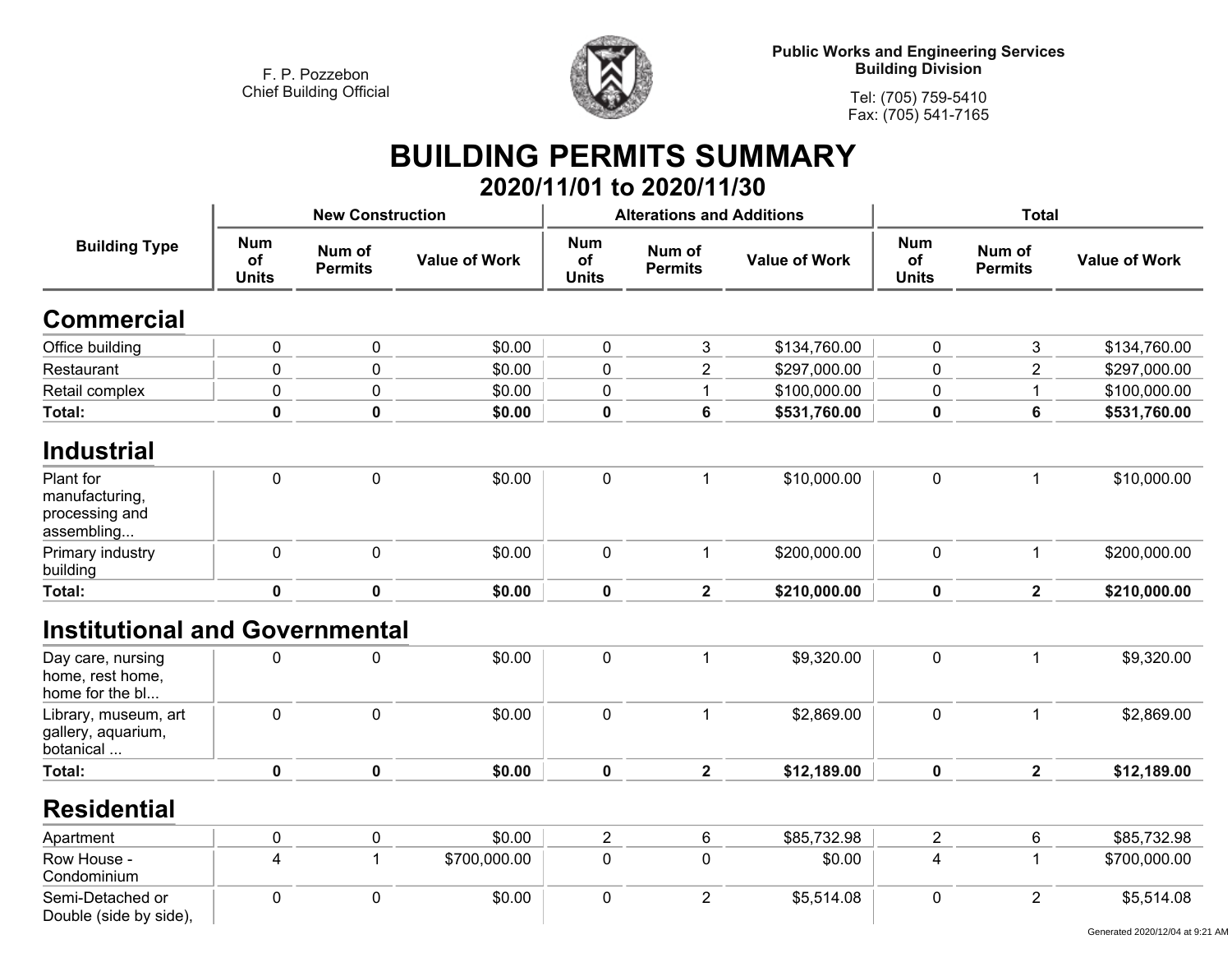| single-att          |  |                |     |                |     |                |
|---------------------|--|----------------|-----|----------------|-----|----------------|
| Single House        |  | \$3,405,000.00 | 86  | \$1,387,957.26 | 91  | \$4,792,957.26 |
| Total:              |  | \$4,105,000.00 | 94  | \$1,479,204.32 | 100 | \$5,584,204.32 |
| <b>Grand Total:</b> |  | \$4,105,000.00 | 104 | \$2,233,153.32 | 110 | \$6,338,153.32 |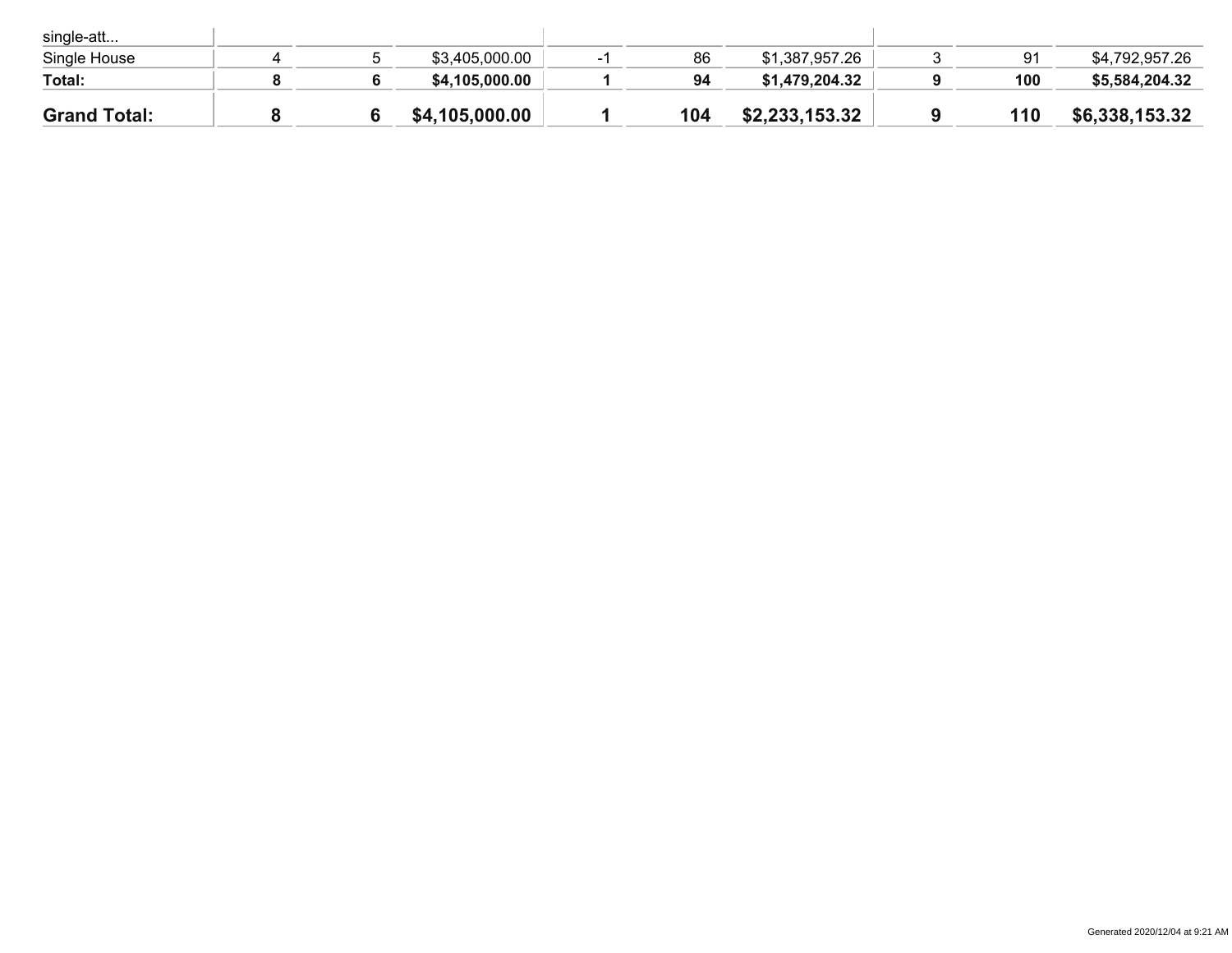

**Public Works and Engineering Services Building Division**

**Tel: (705) 759-5410Fax: (705) 541-7165**

## **DEMOLITION PERMITS SUMMARY**

|                                 |                 |                          |                         |                        | 2020/11/01 to 2020/11/30         |                      |                        |                          |                      |
|---------------------------------|-----------------|--------------------------|-------------------------|------------------------|----------------------------------|----------------------|------------------------|--------------------------|----------------------|
|                                 |                 | <b>New Construction</b>  |                         |                        | <b>Alterations and Additions</b> |                      | <b>Total</b>           |                          |                      |
| <b>Building Type</b>            | Num of<br>Units | Num of<br><b>Permits</b> | Value of<br><b>Work</b> | Num of<br><b>Units</b> | Num of<br><b>Permits</b>         | <b>Value of Work</b> | Num of<br><b>Units</b> | Num of<br><b>Permits</b> | <b>Value of Work</b> |
| <b>Commercial</b>               |                 |                          |                         |                        |                                  |                      |                        |                          |                      |
| Retail and<br>wholesale outlets | $\mathbf 0$     | $\mathbf 0$              | \$0.00                  | $\mathbf 0$            |                                  | \$25,000.00          | $\mathbf 0$            |                          | \$25,000.00          |
| Total:                          | 0               | $\mathbf 0$              | \$0.00                  | $\mathbf 0$            | 1.                               | \$25,000.00          | 0                      | 1                        | \$25,000.00          |
| <b>Industrial</b>               |                 |                          |                         |                        |                                  |                      |                        |                          |                      |
| Storage building                | 0               | 0                        | \$0.00                  | 0                      |                                  | \$10,000.00          | 0                      |                          | \$10,000.00          |
| Total:                          | 0               | 0                        | \$0.00                  | $\mathbf 0$            |                                  | \$10,000.00          | 0                      |                          | \$10,000.00          |
| <b>Residential</b>              |                 |                          |                         |                        |                                  |                      |                        |                          |                      |
| Single House                    | 0               | 0                        | \$0.00                  | 0                      | 6                                | \$47,567.00          | $\mathbf 0$            | 6                        | \$47,567.00          |
| Total:                          | 0               | 0                        | \$0.00                  | $\mathbf 0$            | 6                                | \$47,567.00          | 0                      | 6                        | \$47,567.00          |
| <b>Grand Total:</b>             | $\mathbf 0$     | $\mathbf 0$              | \$0.00                  | $\boldsymbol{0}$       | 8                                | \$82,567.00          | 0                      | 8                        | \$82,567.00          |